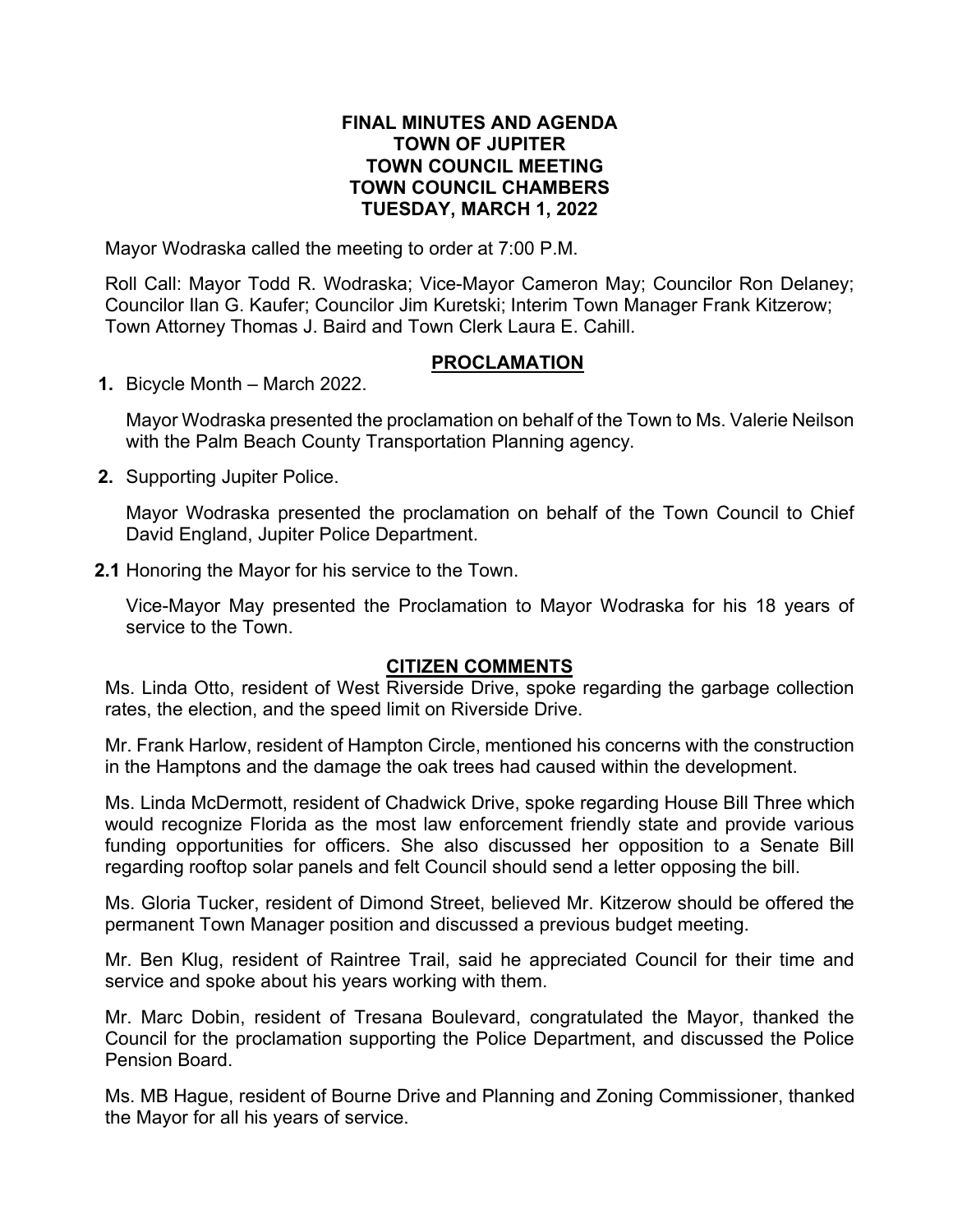TC Minutes Page 2 March 1, 2022

# **CITIZEN COMMENTS**

County Commissioner Maria Marino, presented a proclamation to Mayor Wodraska from the Palm Beach County Board of County Commission for his years of services and personally thanked him for all he had done on the Board of the Jupiter Children's Foundation.

## **MINUTES**

**3.** February 15, 2022 Town Council Meeting Minutes.

Councilor Delaney moved to approve the February 15, 2022 Town Council Meeting Minutes; seconded by Vice-Mayor May; motion passed.

| Wodraska | May | Delaney | Kaufer | Kuretski |
|----------|-----|---------|--------|----------|
| Yes      | Yes | Yes     | Yes    | Yes      |

## **CONSENT AGENDA**

All items listed in this portion of the agenda are considered routine by the Town Council and will be enacted by one motion. There will be no separate discussion of these items unless a Councilor or citizen so requests; in which event, the item will be removed and considered at the beginning of the regular agenda.

Councilor Delaney moved to approve the Consent Agenda; seconded by Vice-Mayor May; motion passed.

| Wodraska | May | Delaney | Kaufer | Kuretski |
|----------|-----|---------|--------|----------|
| Yes      | Yes | Yes     | Yes    | Yes.     |

# **PUBLIC BUSINESS**

**4. Resolution 24-22,** Approving contract award recommendation for EPW 2022-20 sea grape trimming and exotic removal on County Road A1A to K & S Services of South Florida, Inc. in an amount not to exceed \$98,900.

#### **PUBLIC BUSINESS**

# **CONSENT AGENDA**

- **5. Resolution 25-22,** Approving contract renewal for EPW 2021-19 landscape and irrigation maintenance with Terracon Services, Inc. in an amount not to exceed \$1,027,049.10.
- **6. Resolution 26-22,** Approving contract renewal for EPW 2021-18 park landscape maintenance with Fresh Start Maintenance, Inc. in an amount not to exceed \$75,684.
- **7. Resolution 29-22,** Approving the award of EPW 2022-22 Community Center chiller replacement to Precision Air Systems, Inc. in an amount not to exceed \$357,696.
- **8.** Approving consideration to ratify the two (2) year reappointment of Mr. Nikitas Scopelitis as the fifth member of the Police Pension Board.
- **9.** Approving the renewal of contract with Spartan Upfit Services, which had acquired Strobes-R-Us, for the purchase and installation of emergency equipment.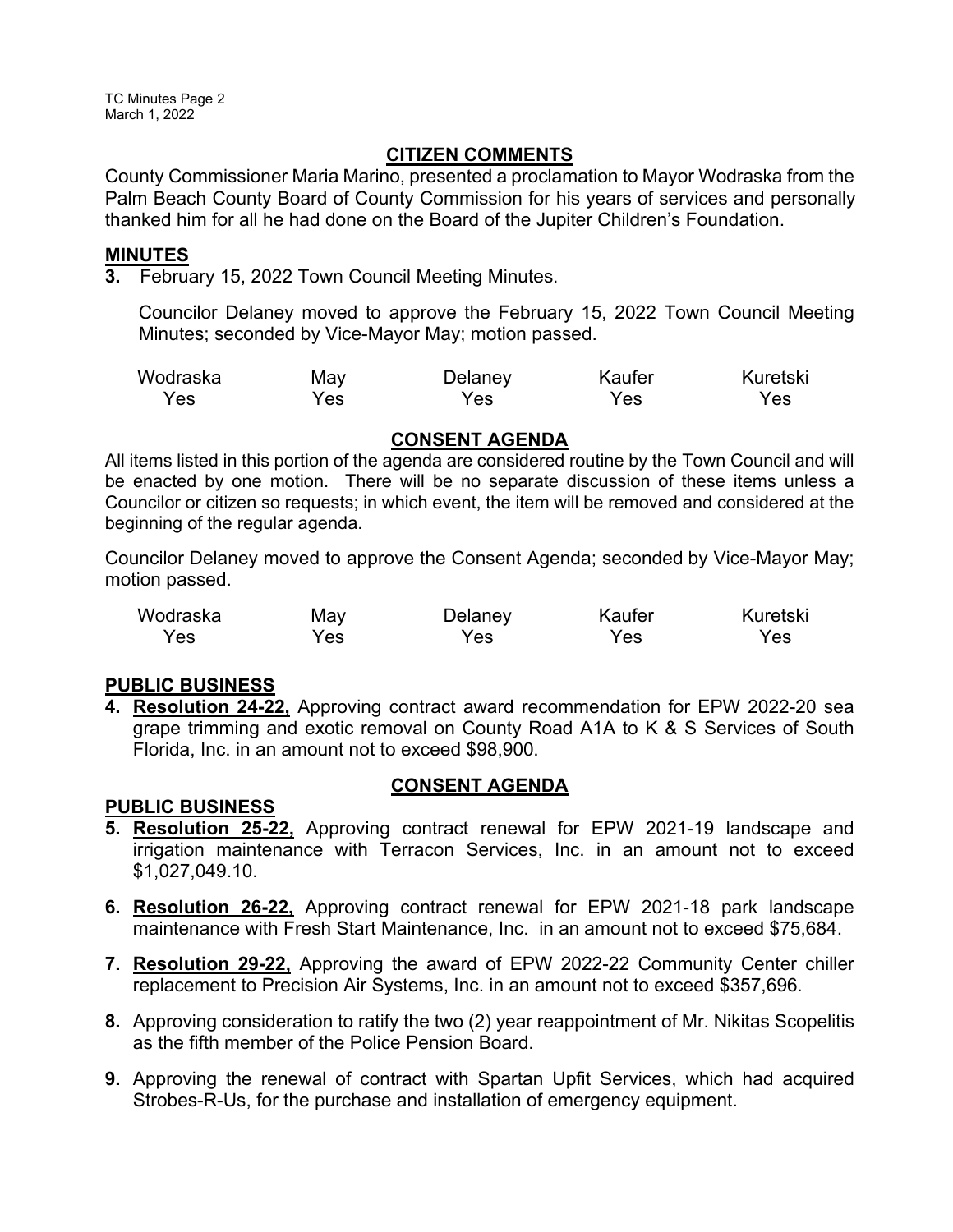TC Minutes Page 3 March 1, 2022

#### **REPORTS TOWN ATTORNEY**

· In honor of Mayor Wodraska – Mr. Baird spoke about his privilege to work with the Mayor. He said he was a leader he looked up to and respected and Mayor Wodraska always showed up for Jupiter. He gave a presentation outlining what he felt were the Mayor's top 10 accomplishments.

# **TOWN MANAGER**

• In honor of Mayor Wodraska – Kate Moretto, Senior Director and on behalf of Staff, gave a slide show presentation of the Mayor's past 18 years. She presented Mayor Wodraska with a framed print of Jupiter in recognition of his service.

# **TOWN COUNCIL – LIAISON REPORTS AND COMMENTS**

# **MAYOR WORDRASKA**

· Financial Disclosure Bill – Mayor Wodraska said the new financial disclosure bill would require municipal officials to fill out Form 6 instead of Form 1. He mentioned Form 6 was more onerous and intrusive.

# **COUNCILOR KAUFER**

· In honor of Mayor Wodraska – Councilor Kaufer thanked the Mayor for his service and said it had been a pleasure sitting on the dais with him. He thanked him for his family support and said he had learned a lot from watching him.

# **VICE-MAYOR MAY**

In honor or Mayor Wodraska – Vice Mayor May thanked the Mayor for his time and dedication and making his first term much more bearable. He said as a first responder he appreciated all his support.

# **COUNCILOR DELANEY**

· In honor of Mayor Wodraska – Councilor Delaney stated the Mayor set the bar high for the next mayor. *He expressed it* had been the honor of his life *to serve on that Council and it had been an honor to serve with Mayor Wodraska*. He wished him well and thanked him for all he had done for Jupiter. 3/15/22 LC

# **COUNCILOR KURETSKI**

- Hampton drainage swale Councilor Kuretski wanted to let the public know the Town could not pave the road until the drainage was resolved.
- In honor of Mayor Wodraska Councilor Kuretski said the Mayor had left mark on the Town and he reflected back to the 2004 election. Councilor Kuretski said he appreciated all the things he had done and elevated the mayor role, including making the meetings more efficiently.